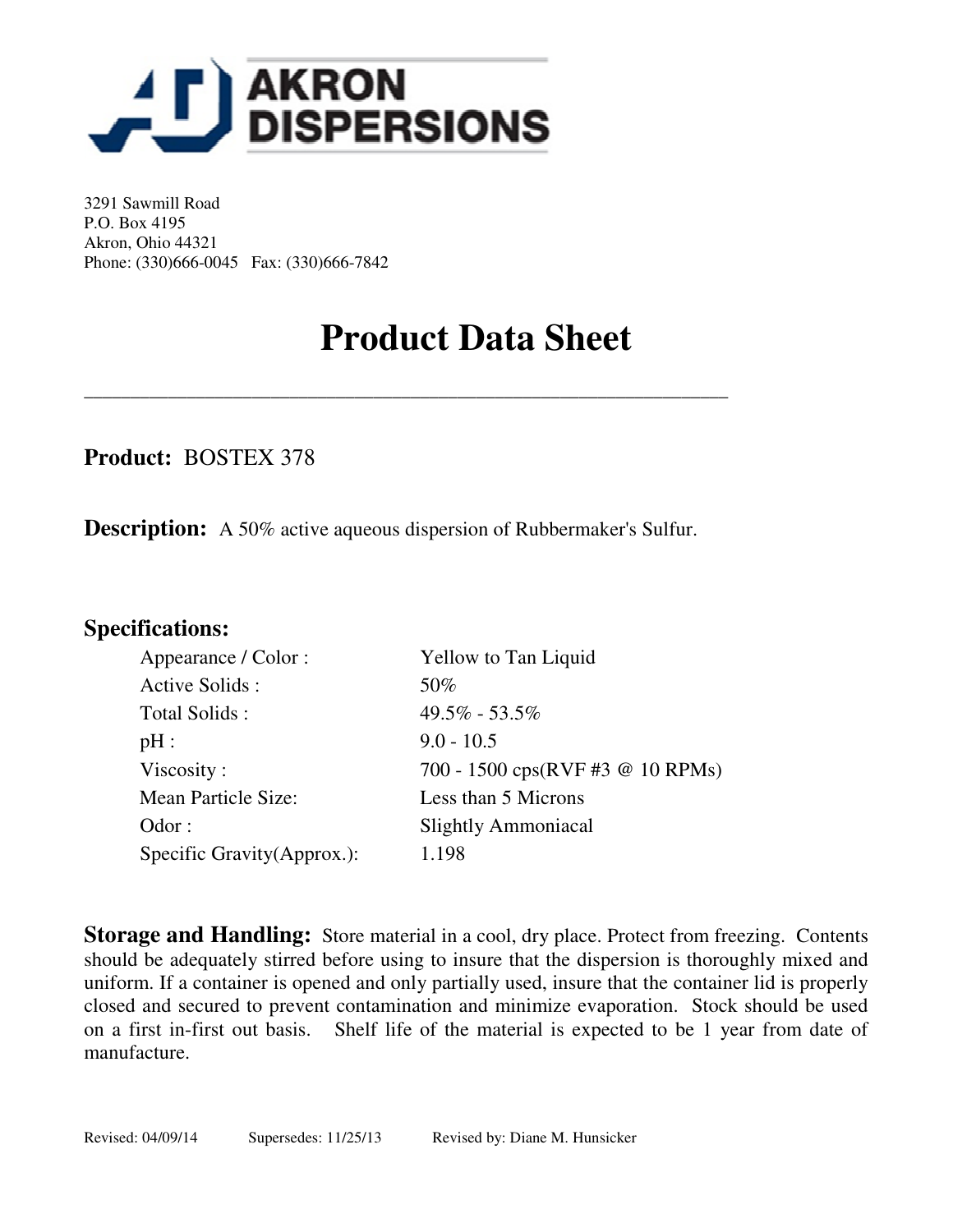

# *AKRON DISPERSIONS, INC.*

### *MATERIAL SAFETY DATA SHEET*

Page 1 of 3

#### **SECTION 1 PRODUCT IDENTIFICATION & EMERGENCY INFORMATION**

PRODUCT NAME: **Bostex 378** CHEMICAL NAME: Aqueous Mixture of Sulfur(CAS# 7704-34-9), Sodium Salts of Polymerized Alkylnaphthalenesulfonic Acid(CAS# 9084-06-4/36290-04-7) MANUFACTURER: Akron Dispersions, Inc. 3291 Sawmill Road P.O. Box 4195 Akron, Ohio 44321 TELEPHONE NUMBER: (330)666-0045 EMERGENCY TELEPHONE NUMBER: (330)666-0045 FAX: (330)666-7842

#### **SECTION 2 HAZARDOUS INGREDIENT INFORMATION**

% Formaldehyde(CAS# 50-00-0): <0.0008%

% Naphthalene(CAS# 91-20-3): <0.00032%

% Quinoline(CAS# 91-22-5): <0.0032%

#### **SECTION 3 HAZARDS IDENTIFICATION**

Health Hazards(Acute and Chronic): May cause irritation to skin and eyes. May contain <0.0008% Formaldehyde, <0.00032% Naphthalene, and <0.0032% Quinoline, known to the State of California to cause cancer.

HMIS: Health-1 Flammability-0 Reactivity-0 Personal Protection-B

#### **SECTION 4 FIRST AID MEASURES**

Eye Contact: Flush with large amounts of water for at least 15 minutes. Consult a physician if irritation persists.

Skin Contact: Wash affected area with soap and water. Consult a physician if irritation persists. Inhalation: Remove to fresh air. If breathing is difficult, seek medical attention. Ingestion: Seek medical attention.

#### **SECTION 5 FIRE & EXPLOSION HAZARD**

Flashpoint: N/D Flammable Limits: N/D General Hazard: Wear MSHA-NIOSH approved Self-Contained Breathing Apparatus Extinguishing Media:  $CO<sub>2</sub>$ , Dry Chemical, Waterspray, Foam Decomposition Products Under Fire Conditions: Oxides of Carbon, Sulfur, and Sodium, Hydrogen Sulfide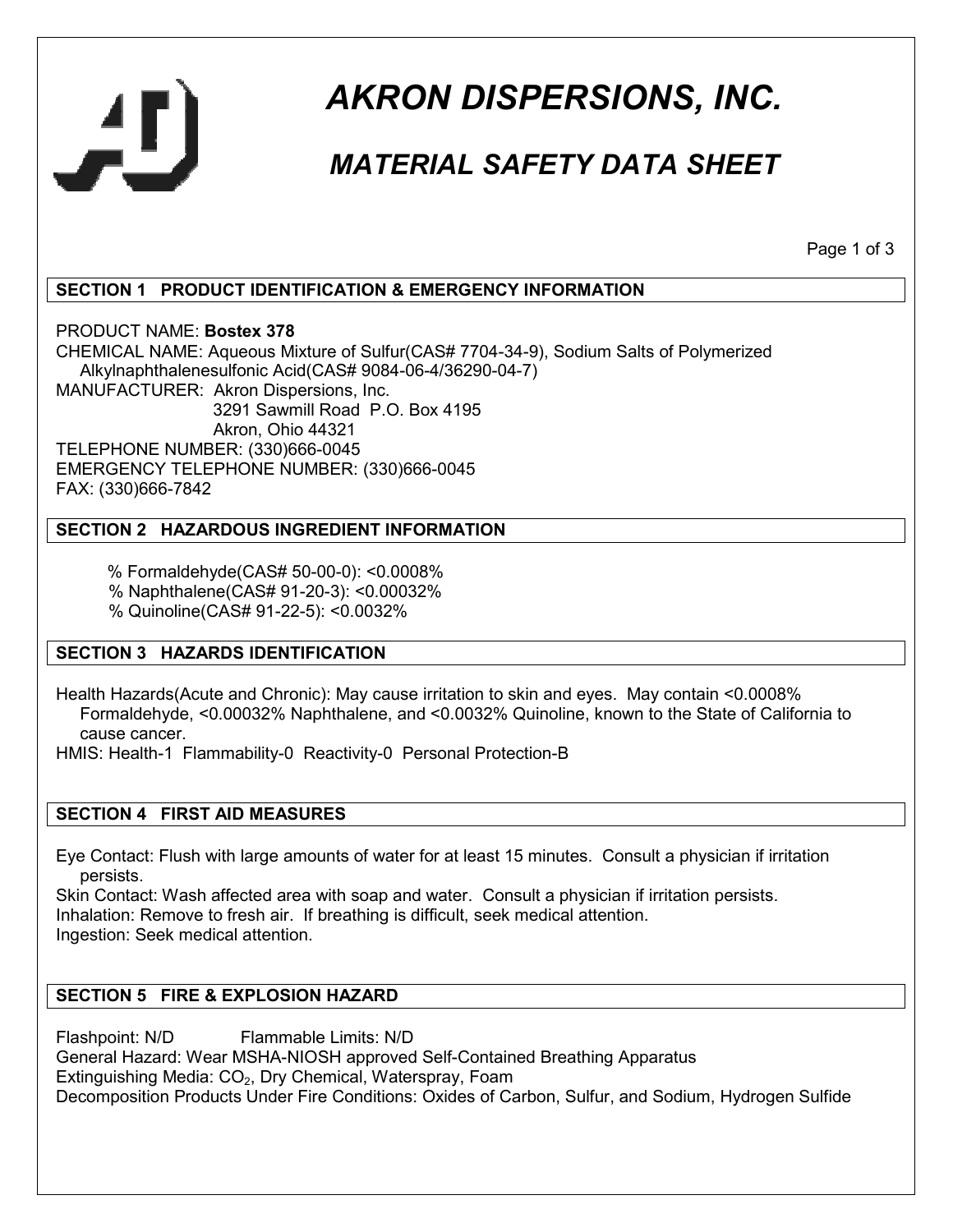#### **SECTION 6 ACCIDENTAL RELEASE MEASURES**

Steps To Be Taken In Case Material Is Released Or Spilled: Absorb with inert material. Sweep, vacuum, or shovel into appropriate container.

#### **SECTION 7 HANDLING AND STORAGE**

Storage: Store in a cool, dry area. Storage Temperature: Above 32°F

#### **SECTION 8 EXPOSURE CONTROLS AND PERSONAL PROTECTION**

OSHA Regulation 29CFR1910.1000 requires the following PEL Limits: N/D The ACGIH recommends the following Occupational Exposure Limit: N/D Personal Protection: Gloves and Goggles recommended Ventilation: Local Exhaust

#### **SECTION 9 TYPICAL PHYSICAL & CHEMICAL PROPERTIES**

Product Appearance: Yellow to Tan Liquid

Boiling Point( ${}^{\circ}$ F): 212 Freezing Point( ${}^{\circ}$ F): 32 Vapor Pressure(@150°C): N/A Specific Gravity(Approx.): N/D Vapor Density: N/A  $\%$  Volatile by Volume: 50% Solubility in Water: Miscible Evaporation Rate: N/A pH: 9-11

#### **SECTION 10 STABILITY AND REACTIVITY DATA**

Stability: Stable Conditions To Avoid Instability: None Known Materials And Conditions To Avoid Incompatibility: Oxidizing Agents, Alkalies, Hydrocarbons. Corrosive to copper, copper alloys, and steel. Hazardous Decomposition Products: Oxides of Carbon, Sulfur, and Sodium, Hydrogen Sulfide Hazardous Polymerization: Will Not Occur Conditions To Avoid Hazardous Polymerization: None Known

#### **SECTION 11 TOXICOLOGICAL INFORMATION**

Carcinogenicity(NTP/IARC/OSHA): None. May contain <0.0008% Formaldehyde, <0.00032% Naphthalene, and <0.0032% Quinoline, known to the State of California to cause cancer